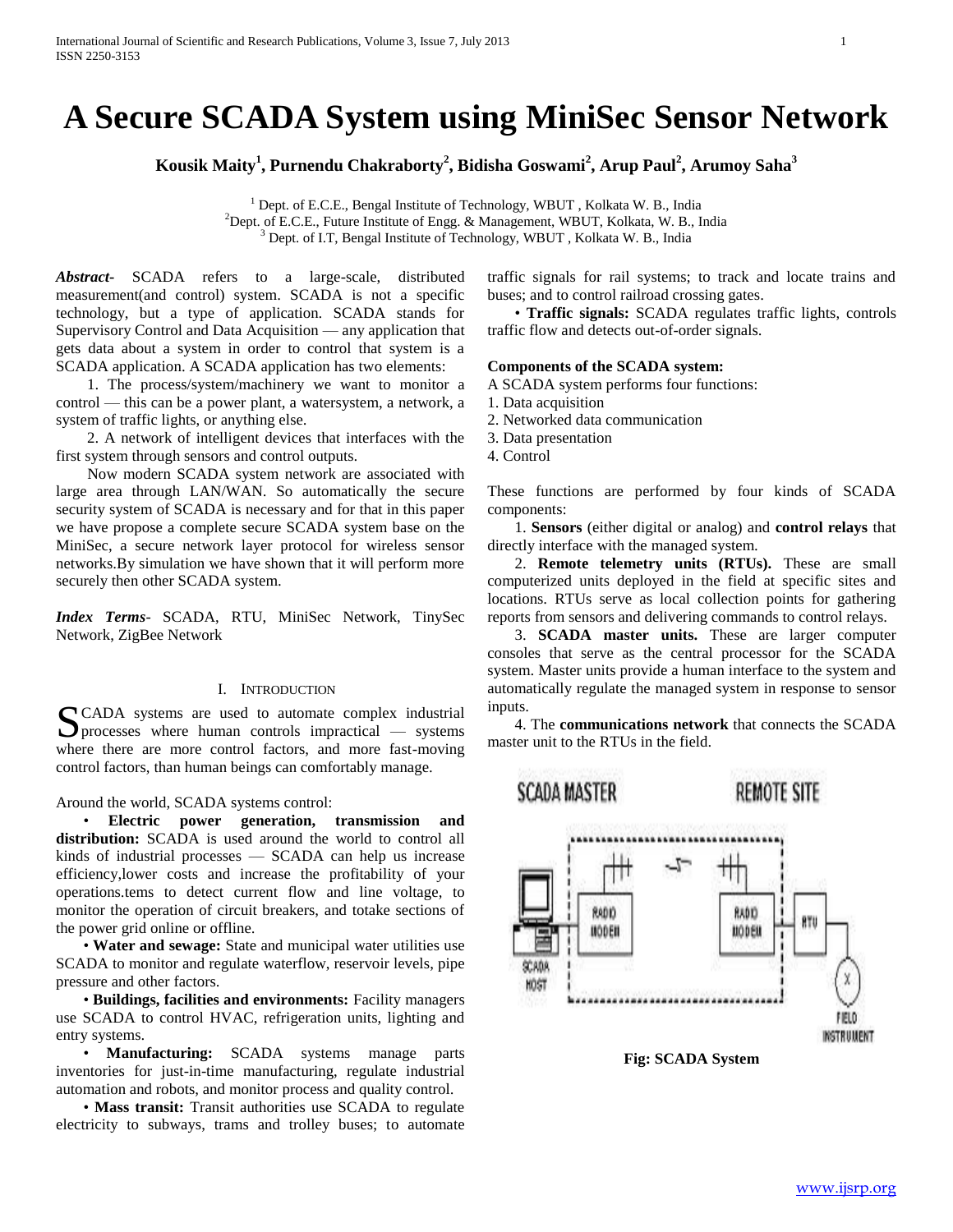#### II. RELATED WORK

 In this section, we describe recent works related to this paper. [9] offered an overview of technologies related to SCADA systems. Security issues regarding SCADA systems were discussed in [10, 2, 1 ]. In [10], Miller discussed the importance of the availability of process control systems within critical infrastructure systems and tried to call attention to the security aspects of these systems. In [1], Igure etal. did a survey on the research challenges of the security of modern SCADA systems. In [5], Goeke et al. examined the weakness of SCADA systems and proposed corresponding solutions. In [11], the U.S. Department of Energy proposed 21 suggestions to prevent attacks from the communication networks.In [12], Cheung et al. proposed a method to detect attacks towards SCADA systems using model-based intrusion detection. None of these studies considered the use of security patterns.

## **Security patterns**.

 Security patterns were first proposed as a research paper by Yoder et al. in [14]. [13] reviewed most of the existing security patterns and provided system designers with guidelines for using security patterns to build secure systems. More information regarding the concepts of security patterns and the principles of building secure systems using security patterns were illustrated in [6, 15]. None of the proposed patterns apply specifically to SCADA systems.

# **Attacks Against SCADA Systems**

 In today's corporate environment, internal networks are used for all corporate communications, including SCADA. SCADA systems are therefore vulnerable to many of the same threats as any TCP/IP-based system. SCADA Administrators and Industrial Systems Analysts are often deceived into thinking that since their industrial networks are on separate systems from the corporate network, they are safe form outside attacks. PLCs and RTUs are usually polled by other 3rd party vendor-specific networks and protocols like RS-232, RS-485, MODBUS4, and DNP, and are usually done over phone lines, leased private frame relay circuits, satellite systems, licensed and spread spectrum radios, and other token-ring bus topology systems. This often gives the SCADA System Administrators a false sense of security since they assume that these end devices are protected by these non-corporate network connections. Security in an industrial network can be compromised in many places along the system and is most easily compromised at the SCADA host or control room level. SCADA computers logging data out to some back-office database repositories must be on the same physical network as the back-end database systems, or have a path to access these database systems. This means that there is a path back to the SCADA systems and eventually the end devices through their corporate network. Once the corporate network is compromised, then any IP-based device or computer system can be accessed. These connections are open 24x7 to allow full-time logging, which provides an opportunity to attack the SCADA host system with any of the following attacks:

 • Use a Denial of Service (DoS) attack to crash the SCADA server leading to shutdown condition (System Downtime and Loss of Operations)

 • Delete system files on the SCADA server (System Downtime and Loss of Operations)

 • Plant a Trojan and take complete control of system (Gain complete control of system and be able to issue any commands available to Operators)

 • Log keystrokes from Operators and obtain usernames and passwords (Preparation for future take down)

 • Log any company-sensitive operational data for personal or competition usage (Loss of Corporate Competitive Advantage)

 • Change data points or deceive Operators into thinking control process is out of control and must be shut down (Downtime and Loss of Corporate Data)

 • Modify any logged data in remote database system (Loss of Corporate Data)

 • Use SCADA Server as a launching point to defame and compromise other system components within corporate network. (IP Spoofing).

So the SCADA Security Problem are-

1.SCADA Network Vulnerabilities Unveiled

2. Internet Connection = Cyber Attacks Now Possible

- 3. Common Operating System Vulnerabilities Exposed
- 4. Legacy and Newer Equipment Incompatibilities
- 5. Online Protocol Libraries & System Documentation
- 6. Electrical Power Utility Deregulation
- 7. Competitive Industry
- 8. Security & Network Upgrades = Higher Costs
- 9. Physical Threats
- 10. Insider Threats
- 11.Terrorist Threats (Heightened After 9-11 Attacks)
- 12. Nation State Level Threats

# III. PROPOSE WORK

 So to solve those above problem of SCADA we need a network which can provide more security and as we know for Secure sensor network communication protocols need to provide three basic properties: data secrecy, authentication, and replay protection. Secure sensor network link layer protocols such as Tiny-Sec and ZigBee enjoy significant attention in this type of operation.

 However, TinySec achieves low energy consumption by reducing the level of security provided. In contrast, ZigBee enjoys high security, but suffers from high energy consumption. MiniSec is a secure network layer that obtains the best of both worlds: low energy consumption and high security. MiniSec has two operating modes, one tailored for single-source communication, and another tailored for multi-source broadcast communication.The latter does not require per-sender state for replay protection and thus scales to large networks.

#### **DREAW BACK OF PRIVIOUS SENSOR NETWORK**

 Considerable attention had been paid to developing secure sensor network communication protocols. Unfortunately, existing technologies, such as TinySec and ZigBee, are unable to achieve low\_This research was supported in part by CyLab at Carnegie Mellon under grant DAAD19-02-1-0389 from the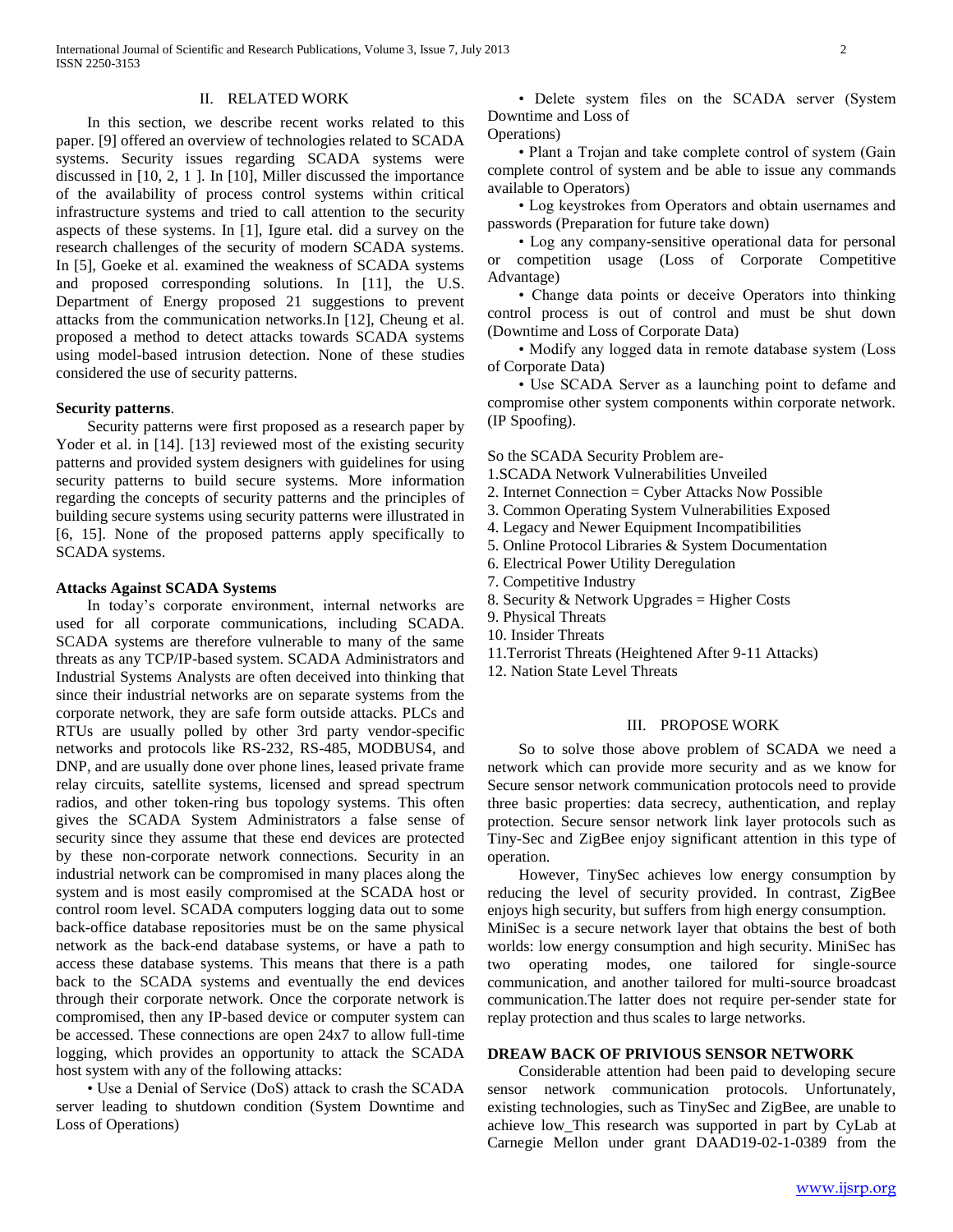Army Research Of ce,and grants CNS-0347807 and CCF-0424422 from the National Science Foundation, and by a gift from Bosch. Virgil Gligor's work was supported by the US Army Research Laboratory under the Cooperative Agreement DAAD19-01-2-0011 for the Collaborative Technology. MiniSec, a secure network layer protocol for wireless sensor networks. simultaneously providing the three important properties of secure communication: secrecy, authentication, and message replay protection.TinySec, a popular secure link layer protocol, achieves low energy consumption and memory usage. Unfortunately, it also sacrices on the level of security. For example, it employs a single network-wide key, such that every node in the network can masquerade as any other node. Second, TinySec does not attempt to protect against replay attacks. ZigBee provides a higher level of security than TinySec since it is not restricted to a network-wide key. By keeping a per-message counter as the Initialization Vector (IV), ZigBee protects against message replay attacks. However, ZigBee is an expensive protocol. First, ZigBee sends the entire 8-byte IV with each packet, resulting in high communication overhead and high energy consumption by the radio. Also, ZigBee requires per-sender state, which consumes a large amount of memory as the number of participants increases

### **ADVANTAGE OF THE NETWORK**

 MiniSec, a secure network layer protocol for wireless sensor networks. We achieve the best of both worlds: lower energy consumption than TinySec, and a high level of security like ZigBee. We accomplish this by leveraging three techniques. First, we employ a block cipher mode of operation that provides both secrecy and authenticity in only one pass over the message data. Second, we send only a few bits of the IV,while retaining the security of a full-length IV per packet. In contrast, previous approaches require two passes over the plaintext (one for encryption and one for authentication) and transmission of the full-length IV.

# **Desired Properties**

 We now present the desired properties of a secure sensor network communication architecture.

### **Data Authentication.**

 Data authentication empowers legitimate nodes to verify whether a message indeed originated from another legitimate node (i.e., a node with which it shares a secret key) and was unchanged during transmission. As a result, illegitimate nodes should not be able to participate in the network, either by injecting their own messages or by modifying legitimate messages. Data authentication is one of the basic building blocks of a secure system. For example, nodes need to verify commands from the base station, and a base station needs to authenticate whether the data readings indeed originate from valid nodes. Typically, data authentication is achieved by the sender computing a message-authentication code (MAC) over the payload and appending that to the message. Upon reception, the packet is considered to be valid if the receiver recomputes the MAC and it matches with the received MAC. ZigBee, TinySec and SNEP provide data authentication by using the CBC-MAC function, using Skipjack or RC5 as the block cipher.

## **Data Secrecy.**

 Data secrecy, another basic requirement of any secure communication system, prevents unauthorized parties from discovering the plaintext. It is typically accomplished by setting up an encrypted communication channel. Encryption schemes or modes can be evaluated based on different criteria. A strong level of security is the notion of *semantic security* [3, 9]. The Handbook of Applied Cryptography de\_nes semantic security such that .a passive adversary with polynomially bounded computational resources can learn nothing about the plaintext from the cipher text. Semantic security implies that an eavesdropper cannot gain any information about the plaintext, even after observing many encryptions of the same plaintext.

 In secure communication protocols, data secrecy is provided by a cryptographic encryption scheme. To guarantee semantic security, we typically require a probabilistic encryption scheme and an unique initialization vector (or IV) for each encryption to add variation to the ciphertext. TinySec uses CBC-encryption, while SNEP and ZigBee employ counter-mode encryption. MiniSec provides both authentication and secrecy using OCBencryption with a non-repeating counter.

# **Replay Protection.**

A replay attack is when attackers record entire packets and replay them at a later time. TinySec is not resilient to such an attack, while SNEP provides protection using a counter. MiniSec provides replay protection in the unicast and broadcast setting, respectively.

## **Freshness.**

Since sensor nodes often stream time-varying measurements, providing guarantee of message freshness is an important property. There are two types of freshness: strong freshness and weak freshness. MiniSec provides a mechanism to guarantee weak freshness, where a receiver can determine a partial ordering over received messages without a local reference time point. Note that both ZigBee and SNEP provide weak freshness, while TinySec does not provide any form of freshness.

# **Low Energy Overhead.**

Energy is an extremely scarce resource in sensor nodes. Thus, it is of paramount importance for the security protocol to retain a low energy overhead.On the Telos platform, sending a single byte is equivalent to executing about 4720 instructions. Thus, to reduce energy consumption, it is imperative to minimize communication overhead. Although public key cryptography had enjoyed major advancement recently, it is still 3.4 orders of magnitude more expensive than symmetric cryptography in typical sensor nodes. Because it requires less energy consumed by the processor, security protocols that only employ symmetric cryptography are preferred in sensor network applications.

### **Resilient to Lost Messages.**

The relatively high occurrence of dropped packets in wireless sensor networks requires a design that can tolerate high message loss rates.